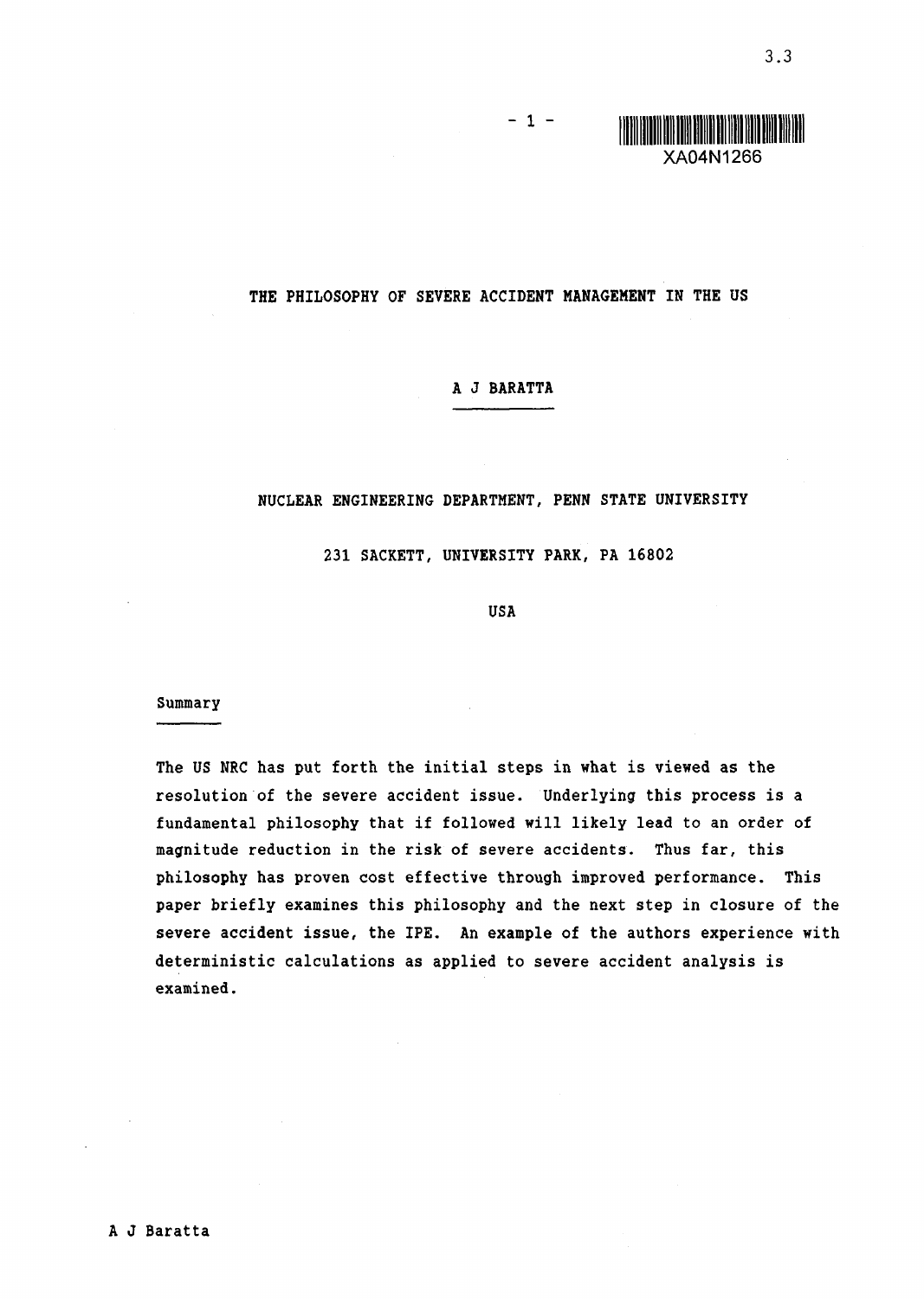In the wake of the TMI accident, growing attention has been paid to the management of severe accidents. This paper reviews the current US Nuclear Regulatory Commission's philosophy on severe accident management and presents a brief summary of Penn State's experience with the initial stages of severe accident management. Although the study examines a BWR scenario, the lessons learned are of value to any plant, PWR or BWR.

The NRC considers that accident management is a key element to the closure of the severe accident issue. The term accident management includes both preventative and mitigative elements. It is viewed by many as a costbeneficial method to achieve substantial reduction in the risk to the public and the utility from severe accidents.

Pre-TMI, the emphasis on safety relied heavily on the engineered safeguard features. In the post-TMI era, the approach has become a multifaceted one emphasizing improved operational performance, human factors, realistic performance of systems and operators, and the use of probalistic studies. There is little doubt that plants today are safer than they were prior to TMI. One only needs to review the US capacity factors to see the significant improvements achieved. A less obvious and harder to quantify improvement is the introduction of emergency operating procedures (EOP's) which are symptom based and which include events that go beyond the traditional design basis accident.

Accident management is a broader application of the existing EOP philosophy. As Victor Stello recently noted,<sup>1</sup> it uses the existing data base of knowledge gained from plant specific severe accident analysis, the Individual Plant Examination or IPE to obtain insights and understanding of how to:

- a. Prevent core damage,
- b. Terminate the progress of core damage if it begins and retain the core within the reactor vessel,
- C. Maintain containment integrity as long as possible,
- d. Minimize off-site release.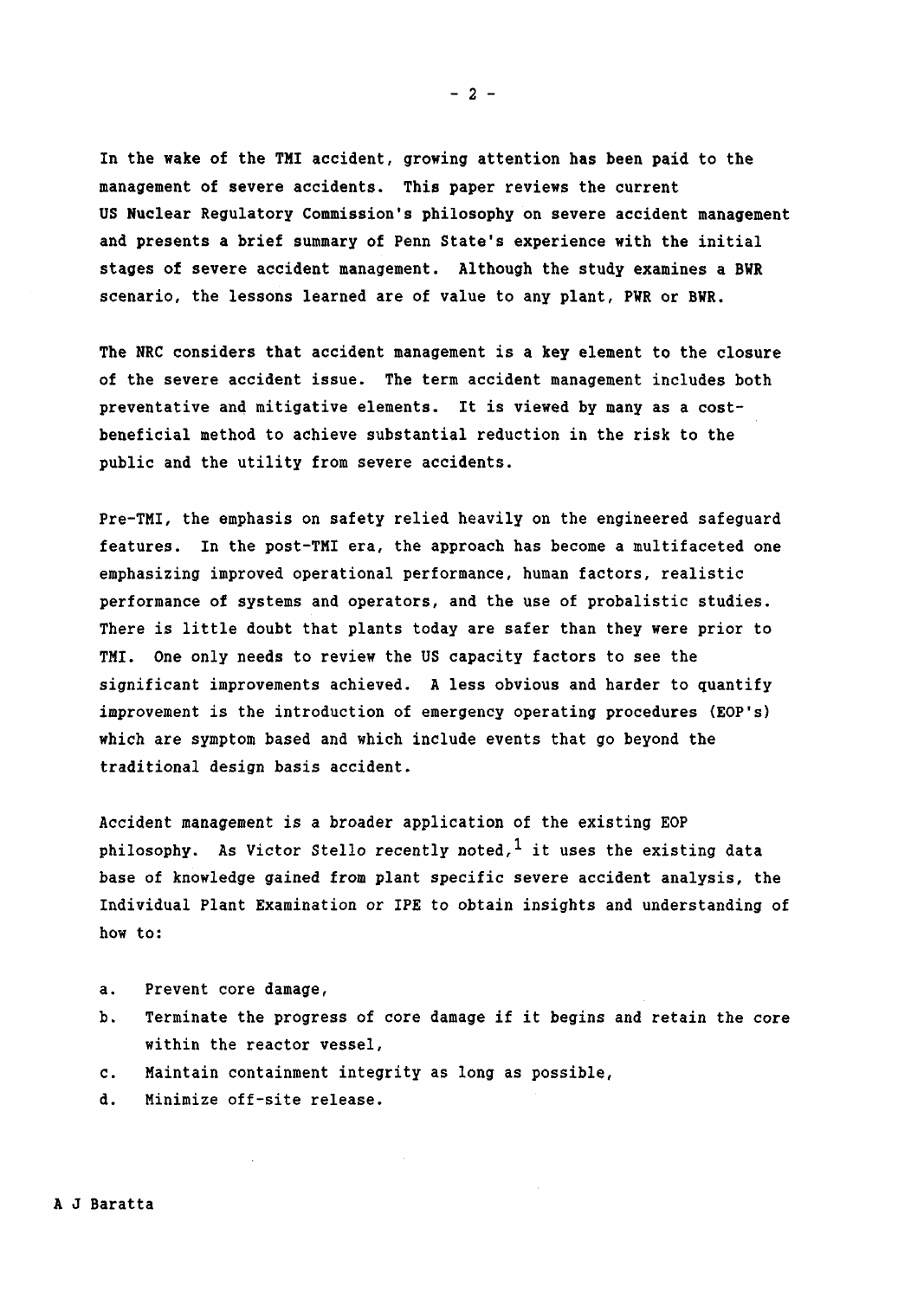Just as analyses with reactor transient analysis codes such as RETRAN and RELAP have lead to a better understanding of operational transients and hence improved operations, the process is expected to improve accident response and meet the above goals.

Accident management includes much the same philosophy as transient analysis does, in that it involves measures taken before an accident occurs. Improved training, hardware, and procedures are just some of these aspects expected to result from an effective management program.

The NRC's Accident Management Program outlined in Figure  $1^2$  has four fundamental objectives.

- a. The development of technically sound strategies for maximizing the effectiveness of personnel, equipment and procedures in precluding and mitigating severe accidents,
- b. The availability of instrumentation and equipment adequate to diagnose and control severe accidents,
- C. Ensuring that operators, engineers and management are well trained to follow an event beyond design basis accidents,
- d. And ensuring the availability of a sound technical basis for assessing the effectiveness of such strategies and capabilities.

In the NRC's view, an adequate severe accident management program includes a mechanism for implementing accident management procedures, training operators, engineers, and management, ensuring the availability of adequate instrumentation, a clear chain of command for decision making, and finally the availability of computational aids to assess plant status and guide in the response to such accidents.

NUREG 1150 $3$  is the basis sited as an example of the type of analysis required to identify those areas which need to be addressed to reduce the risks. It is felt that the NUREG studies have already identified a number of simple measures capable of significantly reducing the risk. As Stello pointed out, the modification of diesel-driven firewater systems to provide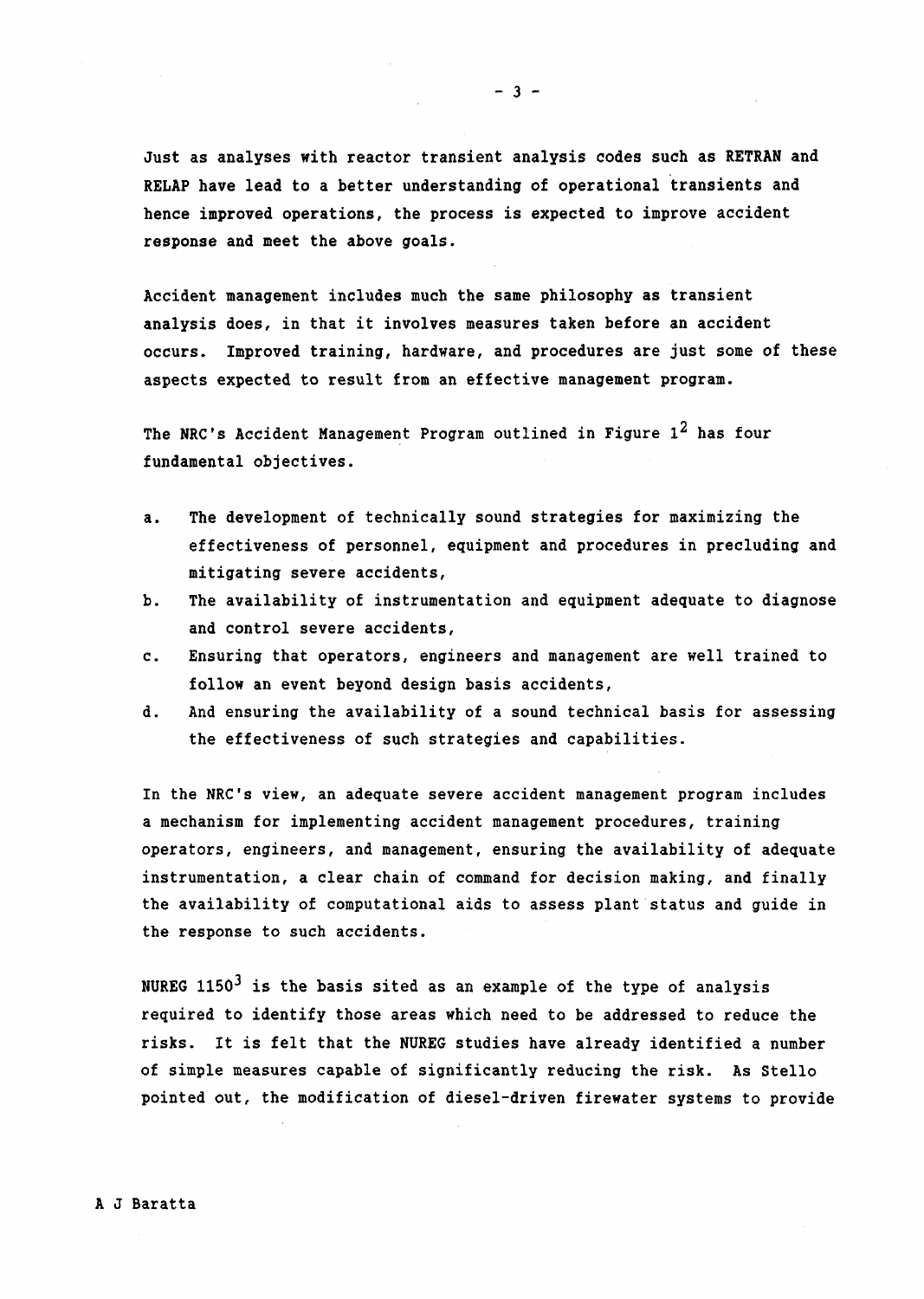a source of cooling water for the core contributes to the prevention of core damage and reduction in the probability of containment failure.

One of the first steps in the process is to obtain an in-depth understanding of those features unique to a specific plant that both contribute to the probability of core damage as well as reduce its likelihood. This understanding is achieved in part through the IPE process.

Using both probalistic and deterministic techniques, the IPE attempts to identify the major contributors to core damage and radionuclide release. As outlined in Generic Letter No  $88-20^4$  and NUREG-1335<sup>5</sup>, the process objectives are to have each utility, "(1) develop an overall appreciation of severe accident behaviour; (2) understand the most likely severe accident sequences that could occur at is its plant; (3) gain more quantitive understanding of the overall probability of core damage and radioactive material release; and (4) if necessary, reduce the overall probability of core damage and radioactive material release by appropriate modifications to procedures and hardware that would help prevent or mitigate severe accidents". The objective being to ensure compliance with the NRC Safety Goal Policy Statement.<sup>6</sup>

At Penn State, we have concentrated on the application of deterministic techniques to aid in understanding the most likely severe accident sequences. This process involves the modelling of the plant using one or more codes such as MAAP, BWR SAR, RELAP/SCDAP, and TRAC.

In our most recent case, a study of the containment response was performed for a large BWR during a steam line break.<sup>7</sup> The analysis developed a more realistic temperature time profile for the containment (See Figure 2). The more realistic criteria in turn allows qualification of equipment to be extended for a much longer time frame altering the response of the operators to such a scenario. The study also showed the desirability of early initiation of containment spray. other studies by a US utility were used as a basis for blackout event tree timing. These studies showed that one operating fan cooler will subcool sump water sufficiently to provide

 $- 4 -$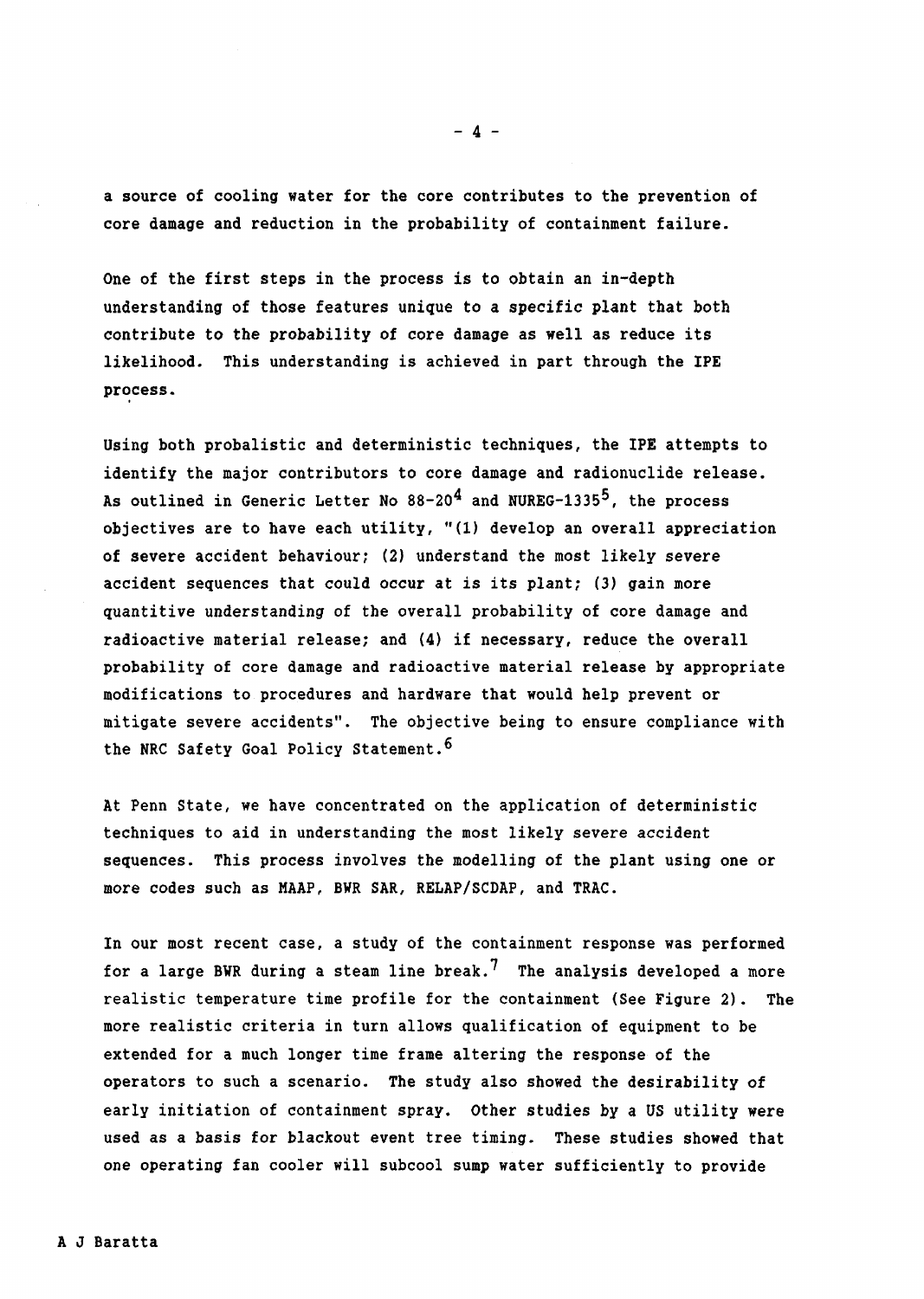successful cold leg recirculation without component cooling to the RHR heat exchangers.

Such experiences show the value of a thorough engineering analysis of one's own plant. These analysis must, however, be viewed with some uncertainty as are any complex thermal hydraulic calculations. To overcome this, sensitivity studies using several codes are performed for the same events and results compared. This approach allows one to gain increased confidence in the methodology and to identify any short comings.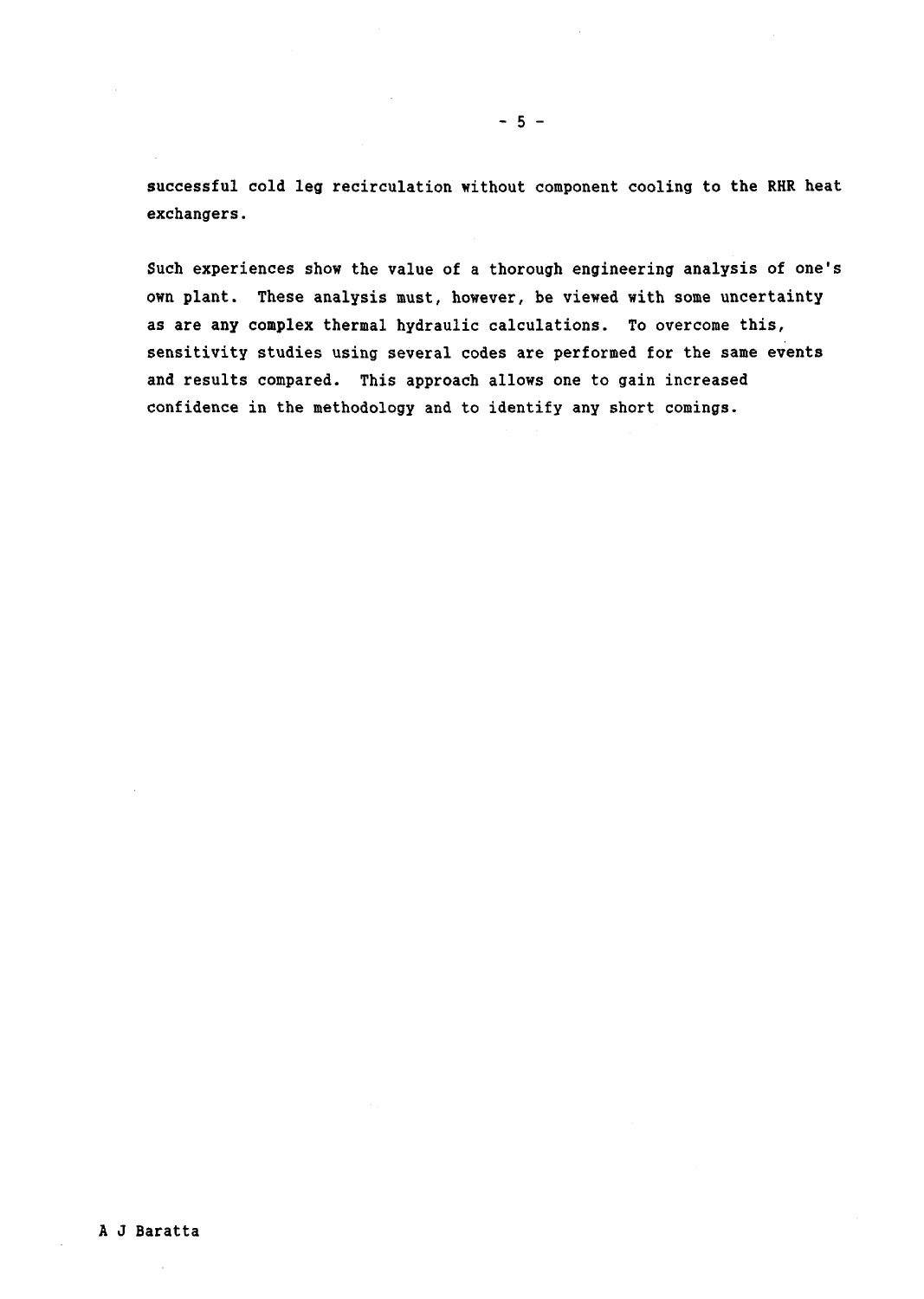#### References

- 1. V Stello, "NRC Perspectives and Plans on Accident Management," Proqeeding-FAA.'A, Pittsburgh, PA, ANS (April, 1989). <u>Proceedings-PSA'89,</u>
- 2. "Revised Severe Accident Research Program Plan," FY1990-1992," NUREG-1365, USNRC, Washington, DC (1989).
- 3. "Severe Accident Risks: An Assessment of Five US Nuclear Power Plants," NUREG-1150, USNRC, Washington, DC (1989).
- 4. D Crutchfield, "Individual Plant Examination for Severe Accident Vulnerabilities - 10CFR 40.54(f)," USNRC Generic Letter No 88-20, (November 23, 1988).
- 5. "Individual Plant Examination: Submittal Guidance," NUREG-1335, USNRC, Washington, DC, (1989).
- 6. "Policy Statement on Severe Reactor Accidents Regarding Future Design and Existing Plants," USNRC, Federal Register, Vol 50, p 32138, <u>ederal Register,</u> (August 8, 1985).
- 7. K Smith and A J Baretta, "Containment Response to a Small Main Steam Line Break," ANS Trans, (to be published, June 1990).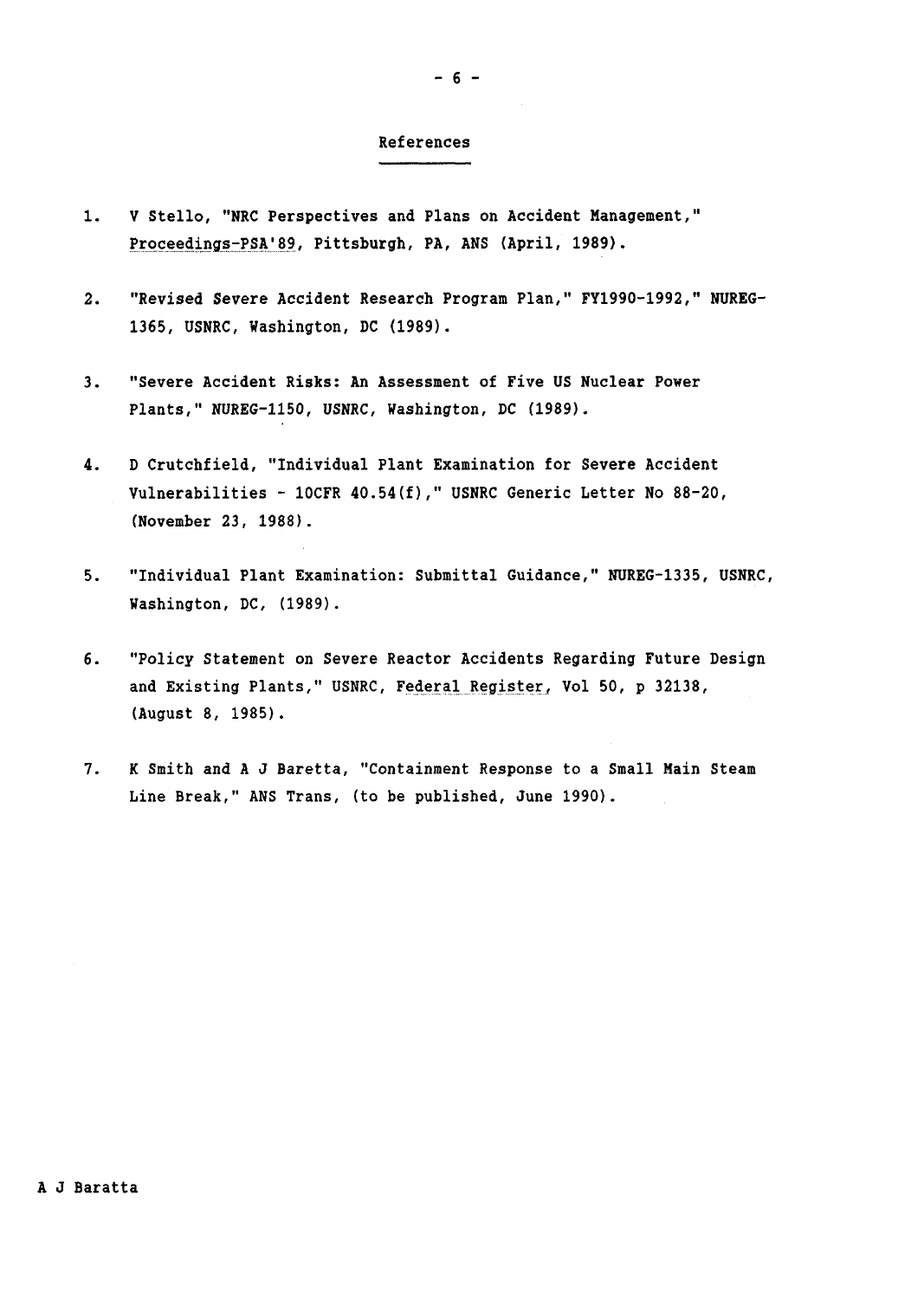- Figure 1. USNRC's Severe Accident Program leading to closure **of** the severe accident issue.
- Figure 2. Comparison of original GE developed containment atmosphere temperature profile during a small break steam line LOCA with that calculated using BWR LTAS and CONTAIN.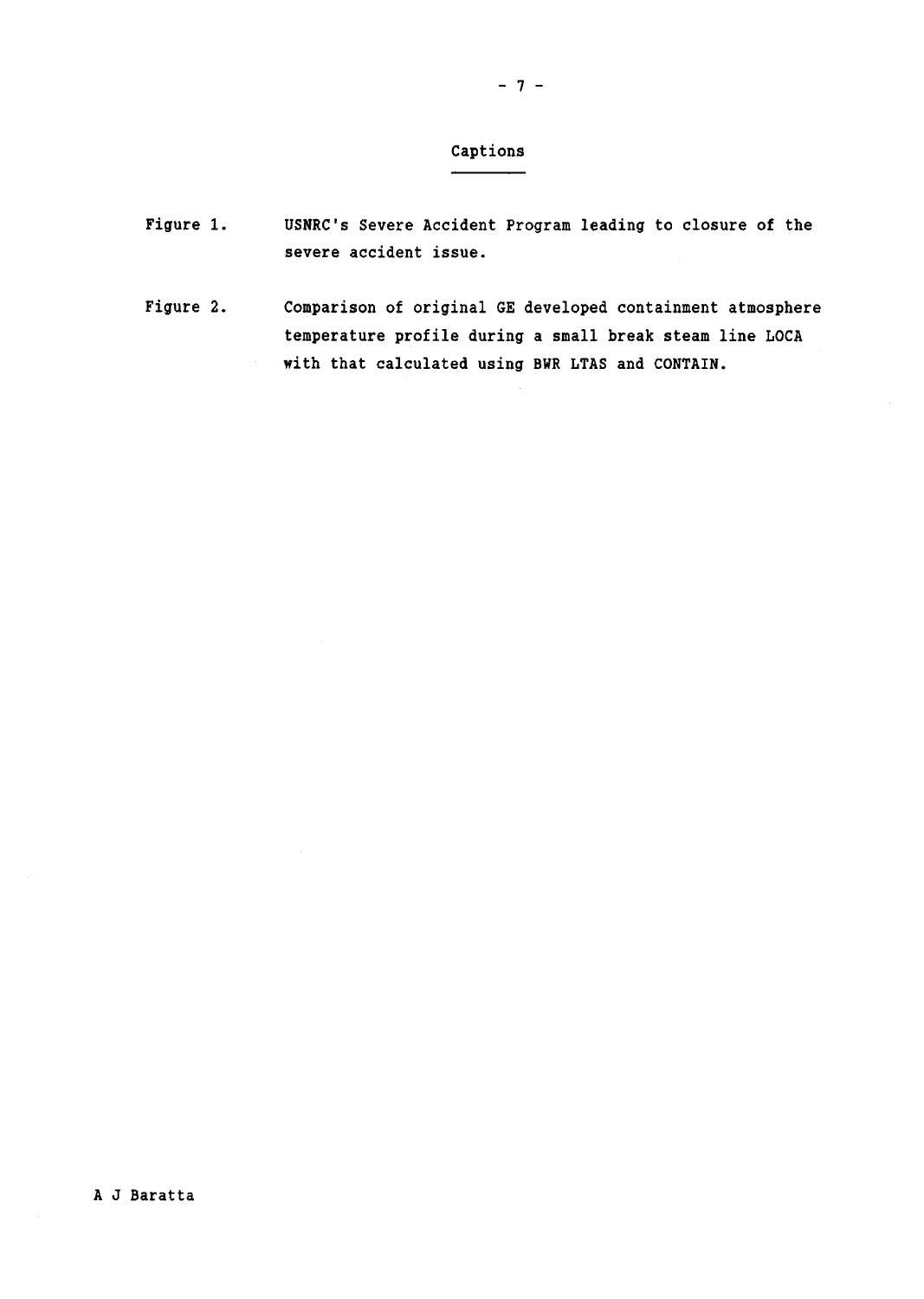

 $\subseteq$ m m m Do 0